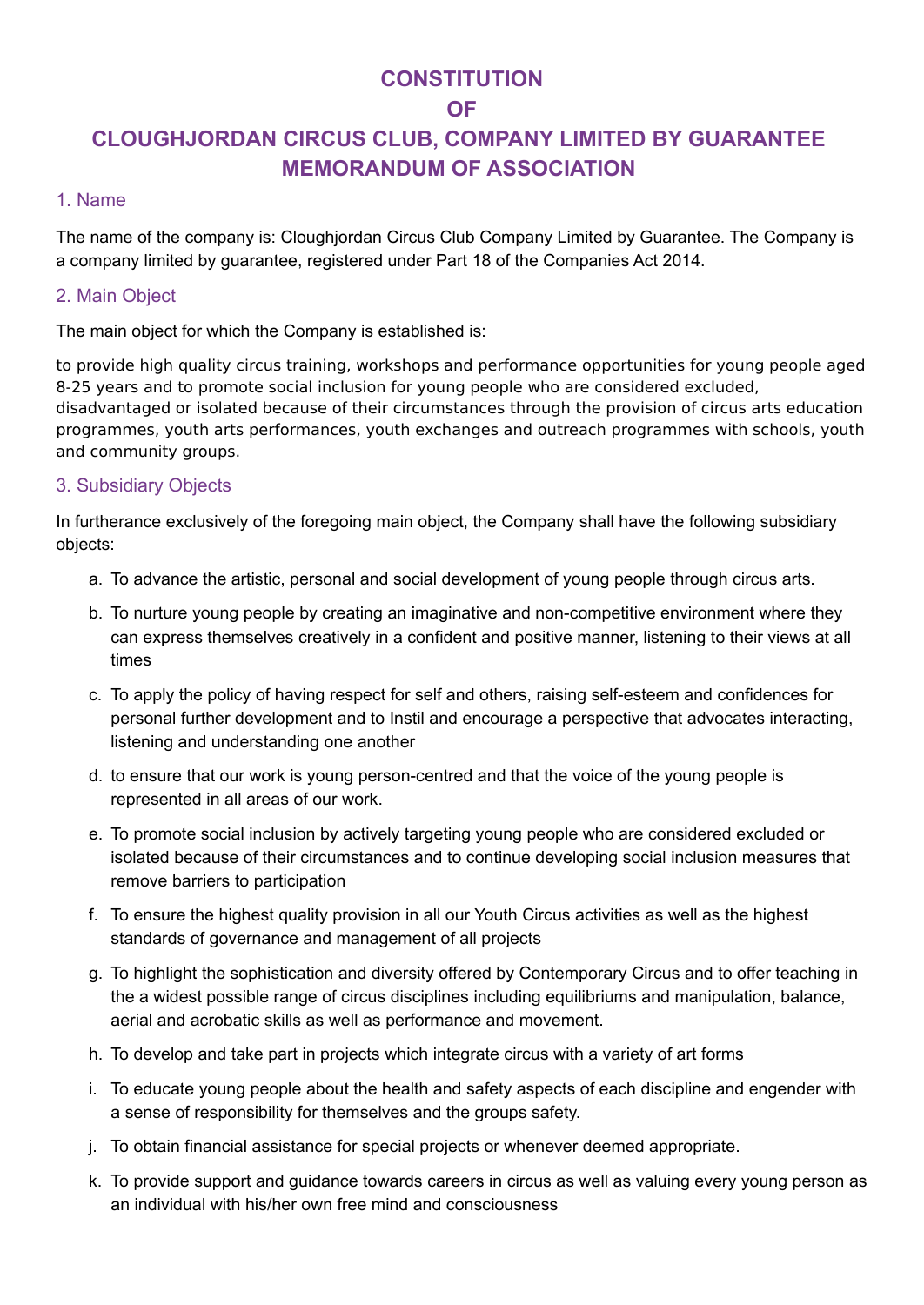## 4. Powers

To the extent that the same are essential or ancillary to the promotion of the main object of the Company as heretofore set out, the Company may exercise the following powers. Any incoe generated by the exercise of these powers is ot be applied ot the promotion of the Main Object.

- a. To solicit and accept grants, donations and any other form of voluntary contributions, and to administer, manage and expend such funds or other contributions in furtherance of the objects of the Company.
- b. To purchase, lease or by any other means acquire any real or personal property and to sell, manage or otherwise deal with the same, in any lawful manner.
- c. To borrow and raise money in such manner and upon such security as the Company shall think fit.
- d. To invest the monies of the Company not immediately required for its purposes in such investments, securities or property as may be thought fit, subject to such conditions and consents as may be required by law.
- e. To accumulate capital for any purpose of the Company and to appropriate any of the Company's assets to specific purposes, either conditionally or unconditionally SAVE HOWEVER that prior permission shall be obtained from the Revenue Commissioners when it is intended to accumulate funds for a period in excess of two years.
- f. To grant pensions and gratuities to any person who has served the Company as an employee, or to any dependent of such person, provided that the same shall not exceed that provided by a pension scheme covered by Part 30 of the Taxes Consolidation Act 1997; that such a pension scheme has been operated by the Company and that the beneficiary has been a member of the scheme while employed by the Company.
- g. To subscribe or guarantee money for charitable objects.
- h. To undertake and execute any trusts which may seem directly or indirectly conducive to the

attainment of the main object of the Company

- i. To employ personnel deemed necessary or useful to the company
- j. To repair maintain, improve and insure the companies property
- k. To acquire and or carry on any other business which may seem to the company capable of

being conveniently carried on in connection with the company's main objects or which may seem calculated directly or indirectly to enhance the value or render more profitable any of the company's property or rights.

- l. To construct, build, erect, alter, enlarge, demolish, lay down, maintain any buildings and to carry out preliminary and associated works; or contract, sub contract, and join with others to carry out or complete any of the aforesaid, and to work, manage and control the same or join with any person, firm or company in doing so.
- m. To pay or remunerate any person, firm or company for rendering services for and on behalf of this company and to pay any costs, charges or expenses incurred or sustained by or in connection with the formation and incorporation of this company.
- n. To effect insurances and to take such other measures as may be considered necessary or expedient for the purposes of safeguarding and securing the Company and its directors, members,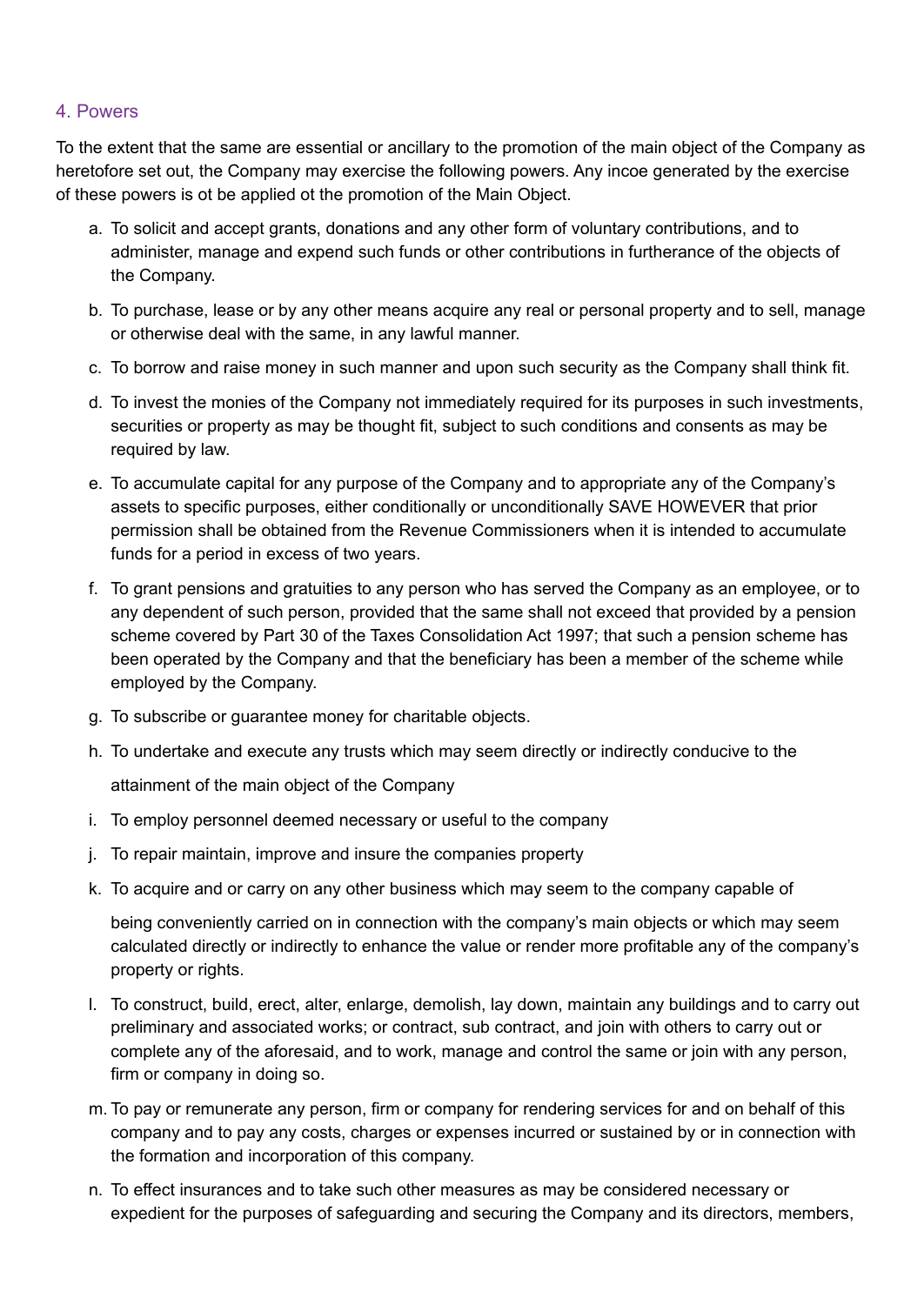employees and people using its premises and any property of which the company may be a trustee, manager, agent or custodian, against liability, loss and damage of every description

- o. To enter into and carry into effect and arrangement with any person, firm, company or government or government body or authority that may seem conducive to the Company's objects and to apply for, promote and obtain from any person, firm, company or government or government body or authority any contracts, concessions, privileges, charters, decrees and rights which the Company may think is desirable and to carry out, exercise and comply with same.
- p. To accept payment for any property or rights sold or otherwise disposed of or dealt with by the Company in whatever form and on such terms as the Company may determine.
- q. To enter into any partnership or joint arrangement or arrangement for sharing profits with any company having objects similar or in part similar to those of the this company and to give whatever undertakings are considered necessary by this company.
- r. To do such things as are incidental or conducive to the above main objects.

# 5. Limited Liability

The liability of the members is limited.

# 6. Income and property

The income and property of the Company shall be applied solely towards the promotion of its main object(s) as set forth in this Constitution. No portion of the Company's income and property shall be paid or transferred directly or indirectly by way of dividend, bonus, or otherwise howsoever by way of profit to members of the Company.

No director shall be appointed to any office of the Company paid by salary or fees, or receive any remuneration or other benefit on money or money's worth from the Company. However, nothing shall prevent any payment in good faith by the Company of:

- a) reasonable and proper remuneration to any member, officer or servant of the Company (not being a director) for any services rendered to the Company;
- b) interest at a rate not exceeding 1% above the Euro Interbank Offered Rate (Euribor) per annum on money lent by directors or other members of the Company to the Company;
- c) reasonable and proper rent for premises demised and let by any member of the Company (including any director) to the Company;
- d) fees, remuneration or other benefit in money or money's worth to any Company of which a director may be a member holding not more than one hundredth part of the issued capital of such Company.
- e) Reasonable and proper out of pocket expenses incurred by any Director in connection with their attendance to any matter affecting the Company.
- f) Nothing shall prevent any payment by the company to a person pursuant to an agreement entered into in compliance with section 89 of the Charities Act 2009 (as for the time being amended, extended or replaced)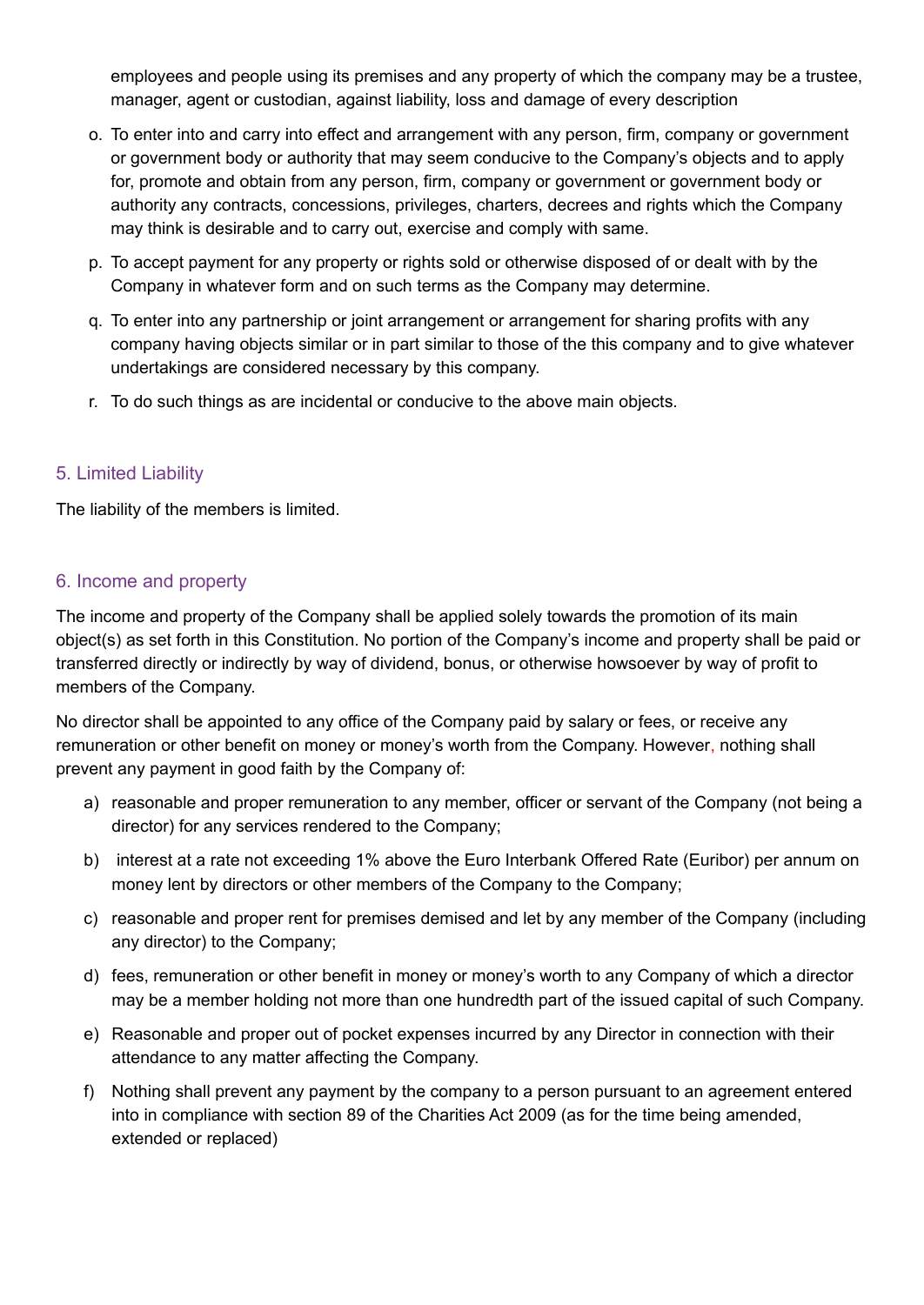## 7. Contribution by members on winding-up

Every member of the Company undertakes to contribute to the assets of the Company, if the Company is wound up while he or she is a member or is wound up within one year after the date on which he or she ceases to be a member, for the payment of the debts and liabilities of the Company contracted before he or she ceases to be a member; the costs, charges and expenses of winding up; and the adjustment of the rights of contributories among themselves, such amount as may be required, not exceeding one euro.

## 8. Prohibition of distribution to members on winding-up

If upon the winding up or dissolution of the Company there remains, after satisfaction of all debts and liabilities, any property whatsoever, the same shall not be paid to or distributed among the members of the Company. Instead, such property shall be given or transferred to some other charitable institution or institutions having main objects similar to the principal object of the Company and which shall prohibit the distribution of its or their income and property among its or their members to an extent at least as great as is imposed on the company under or by virtue of clause 6 hereof, such institution or institutions to be determined by the members of the Company at or before the time of dissolution, and if and so far as effect cannot be given to such provision, then to some charitable object with the agreement of the Charities Regulatory Authority. Final accounts will be prepared and submitted that will include a section that identifies and values any assets transferred along with the details of the recipients and the terms of the transfer.

## 9. Additions, alterations or amendments

The company must ensure that the Charities Regulator has a copy of its most recent Constitution. If it is proposed to make an amendment to the Constitution of the Company which requires the prior approval of the Charities Regulator, advance notice in writing of the proposed changes must be given to the Charities Regulator for approval, and the amendment shall not take effect until such approval is received.

#### 10. Keeping of accounts

Annual accounts shall be kept and made available to the Revenue Commissioners and/or the Charities Regulatory Authority upon request.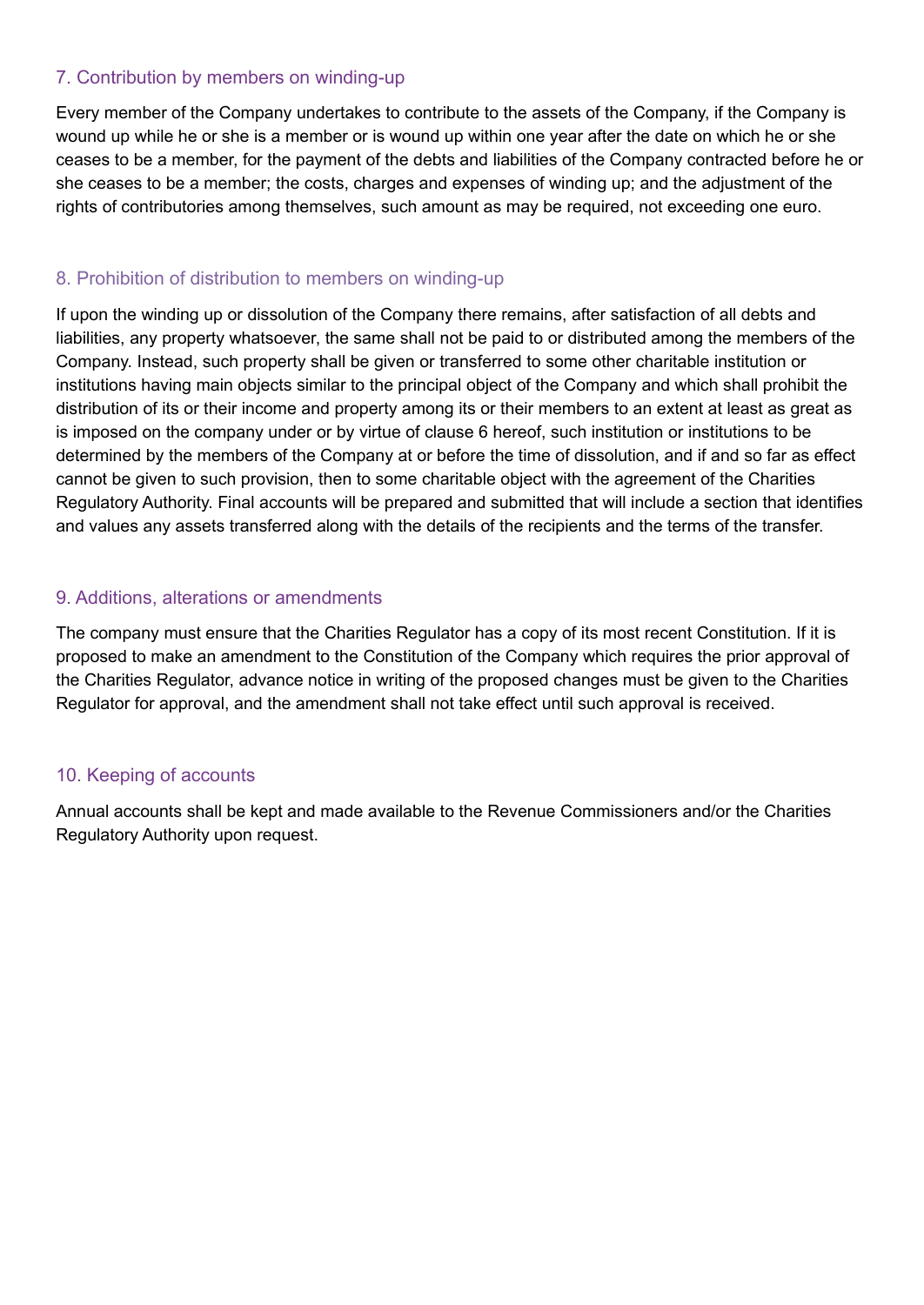# **ARTICLES OF ASSOCIATION**

## INTERPRETATION

1. (a) In these articles:

| "the Act"   | means the Companies Act 2014, and any statutory amendment(s) thereof;             |
|-------------|-----------------------------------------------------------------------------------|
| "director"  | means any director for the time being of the Company;                             |
| "the Board" | means the board of directors of the Company;                                      |
| "member"    | means a member of the Company, admitted in accordance with article 5 h<br>herein; |

"the Registered Office" means the registered office for the time being of the Company;

"the Secretary" means any person(s) or body corporate appointed to perform the role of company secretary.

- (b) Expressions referring to writing shall, unless the contrary intention appears, be construed as including references to every mode of representing words in visible form.
- (c) Unless the contrary intention appears, words or expressions contained in these articles shall bear the same meaning as in the Act.

# OPTIONAL PROVISIONS OF THE ACT

2. To the extent that they are omitted from or modified by these articles, the optional provisions of the Act, as defined in Section 1177(2) thereof, are hereby excluded or modified, as the case may be.

# ALTERATION OF THE CONSTITUTION

3. Subject to the provisions of the Act, and the provisions of this constitution, the Company may by special resolution alter either or both its memorandum and articles of association. Any alteration or addition so made shall be as valid as if originally contained therein.

#### **MEMBERS**

- 4. The Company shall have five members. The Board may from time to time register an increase or a decrease in the number of members.
- 5. Membership of the group shall be open to persons who support and are interested in furthering the aims of the group and who have paid an annual subscription laid down from time to time by the by the Board. Membership will be recorded with the Company at the Registered Office.

#### TERMINATION OF MEMBERSHIP

6. A member may resign his or her membership by serving notice to that effect upon the Company at the Registered Office.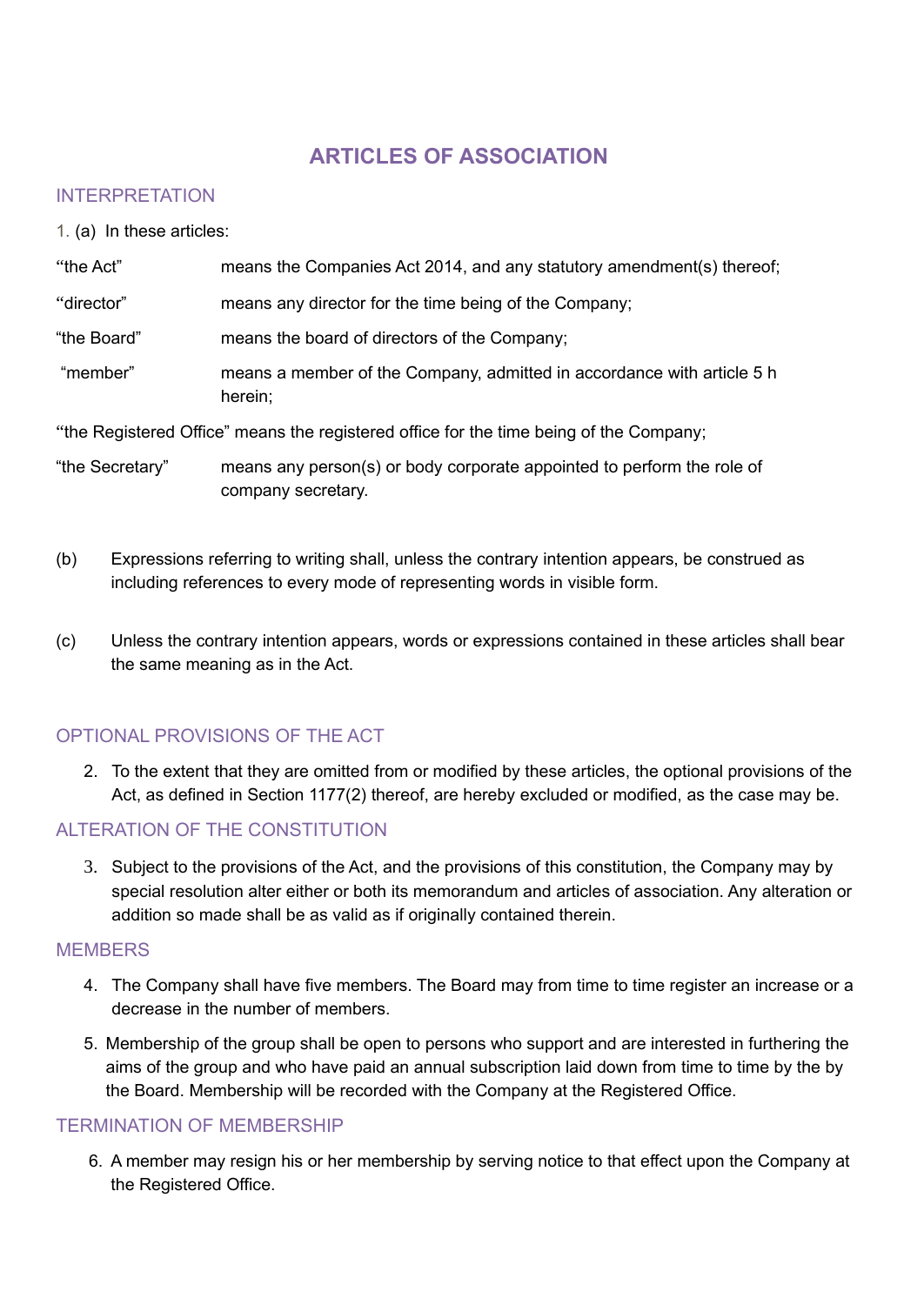- 7. The Board may require a member to resign his or her membership by serving notice upon the member terminating his or her membership, such notice to expire no earlier than the date of service of the notice. The individual concerned shall have the right to be heard by the Board, accompanied by a friend, before final decision is made.
- 8. The death or bankruptcy of a member shall terminate his or her membership.

# OBLIGATIONS OF MEMBERS

9. Every member shall, as a continuing condition of membership, be bound by the provisions of the constitution of the Company and any amendment thereof, and shall observe all (if any) any rules or regulations made from time to time by the Company in general meeting or by the Board.

# GENERAL MEETINGS OF MEMBERS

- 10.The Company shall in each year hold a general meeting as its annual general meeting, in addition to any other meetings in that year and shall specify the meeting as such in the notice calling it and not more than 15 months shall elapse between the date of one annual general meeting of the Company and that of the next. So long as the Company holds its first annual general meeting within 18 months of its incorporation, it need not hold it in the year of its incorporation or in the following year.
- 11.The business of the annual general meeting shall include:

(a) consideration of the Company's statutory financial statements and the report of the Directors, together with the report of the statutory auditors on those statements and that report; (b) the review by the members of the Company's affairs;

- (c) the authorisation of the directors to approve the remuneration of the statutory auditors; (d) the election and re-election of directors;
- (e) the appointment or re-appointment of statutory auditors;
- 12.All general meetings of the Company, other than annual general meetings, shall be known as "extraordinary general meetings".
- 13.The Board may, whenever it thinks fit, convene an extraordinary general meeting and extraordinary general meetings may also be convened as provided by Section 1203 of the Act. If at any time there are not sufficient directors in Ireland capable of acting to form a quorum, any director or any member of the Company may convene an extraordinary general meeting in the same manner as nearly as possible as that in which meetings may be convened by the Board.
- 14.General meetings of the Company shall be held in the State at such time and at such place as the Board shall appoint.
- 15.A meeting, other than an adjourned meeting shall be called, in the case of an annual general meeting or an extraordinary general meeting for the passing of a special resolution, by not less than 21 days' notice, and in the case of any other extraordinary general meeting, by not less than 7 days' notice. The notice shall be exclusive of the day on which it is served or deemed to be served and of the day for which it is given. It shall be given in the manner specified in these articles to such persons as are under these articles entitled to receive such notices from the Company.
- 16.The notice of a general meeting shall specify
	- a) the place, the date and the time of the meeting;
	- b) the general nature of the business to be transacted at the meeting;
	- c) inthecaseofaproposedspecialresolution,thetextorsubstanceoftheresolution.
- 17.The statutory auditors of the Company shall be entitled to: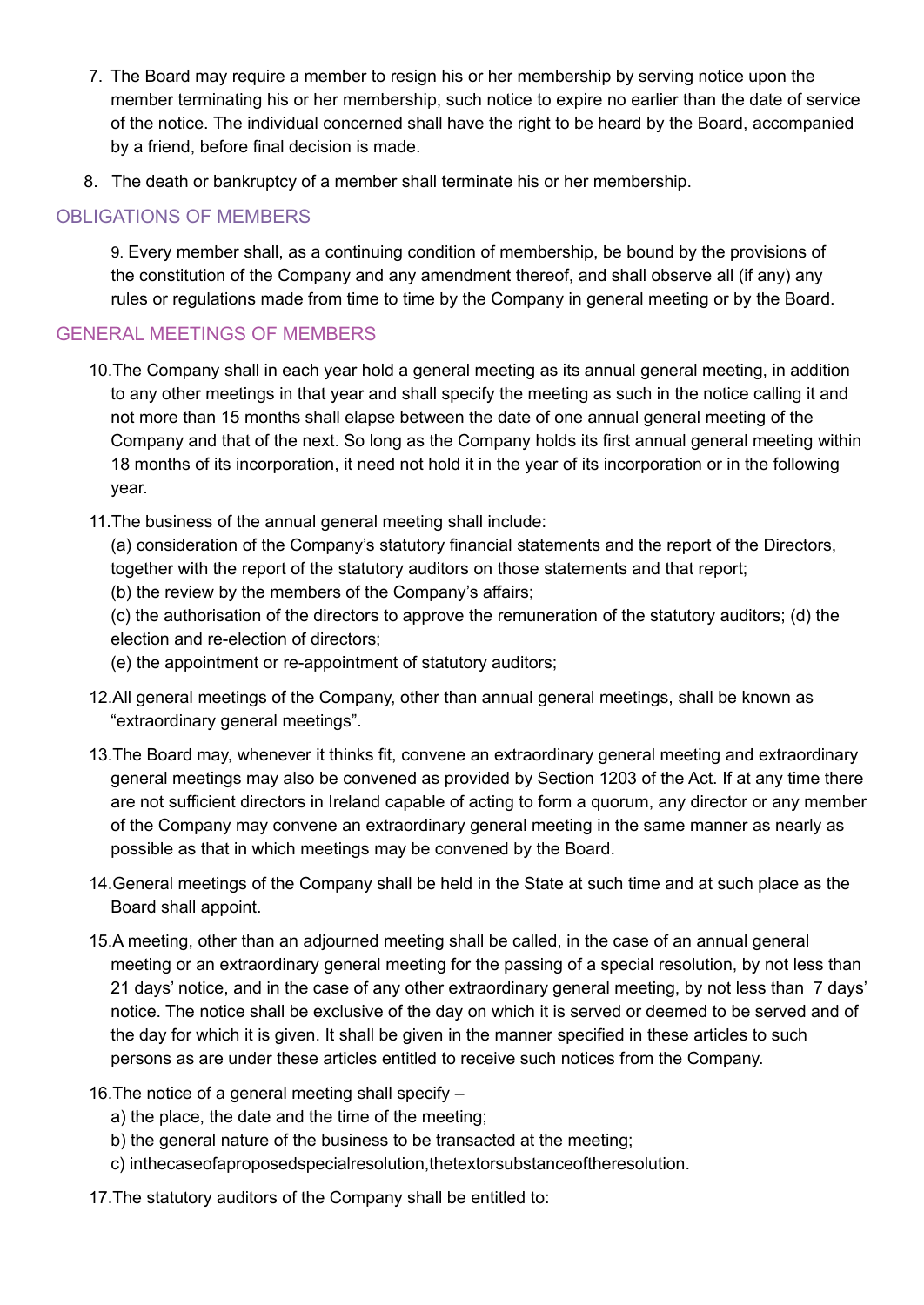- 1. a) attend any general meeting of the Company;
- 2. b) receive all notices of, and other communications relating to any general meeting which any member of the Company is entitled to receive;
- 3. c) be heard at any general meeting which they attend, on any part of the business of the meeting which concerns them as statutory auditors.
- 18.A meeting of the Company, notwithstanding that it is called by shorter notice than that specified at article [insert], shall be deemed to have been duly called if it is so agreed by all of the members entitled to attend and vote at the meeting, and the statutory auditors of the Company.
- 19.No business shall be transacted at any general meeting unless a quorum of members is present at the time when the meeting proceeds to business. Five members present in person shall be a quorum.
- 20.If within half an hour from the time appointed for the meeting a quorum is not present, the meeting, if convened upon the requisition of members, shall be dissolved; in any other case it shall stand adjourned to the same day in the next week at the same time and place, or to such other day and at such other time and place as the Board may determine, and if at the adjourned meeting a quorum is not present within half an hour from the time appointed for the meeting, the members present shall be a quorum.
- 21.The chairperson of the Board shall preside as chairperson at every general meeting of the Company. If he or she is not present within 15 minutes after the time appointed for the holding of the meeting or is unwilling to act, the directors present shall elect one of their number to be chairperson of the meeting.
- 22.The chairperson may with the consent of any meeting at which a quorum is present (and shall, if so directed by the meeting) adjourn the meeting from time to time and from place to place.
- 23.When a meeting is adjourned for 30 days or more, notice of the adjourned meeting shall be given as in the case of an original meeting. Save as aforesaid, it shall not be necessary to give any notice of an adjournment or of the business to be transacted at any adjourned meeting.

#### VOTES OF MEMBERS

- 24.Where a matter is being decided (whether on a show of hands or on a poll) every member present shall have one vote.
- 25.A vote shall take place on a show of hands, unless a poll is demanded before or on the declaration of the result of a show of hands.
- 26.Ademandforapollmaybemadeby–
	- 1. a) the chairperson of the meeting; or
	- 2. b) at least three members present in person; or
	- 3. c) any members present in person representing not less than 10% of the voting rights of members entitled to vote at the meeting.
- 27.Unless a poll is demanded, a declaration by the chairperson that a resolution has on a show of

hands been carried, or lost, an entry to that effect in the minutes of the meeting shall be conclusive evidence of the fact, without proof of the number or proportion of the votes recorded in favour of, or against such resolution.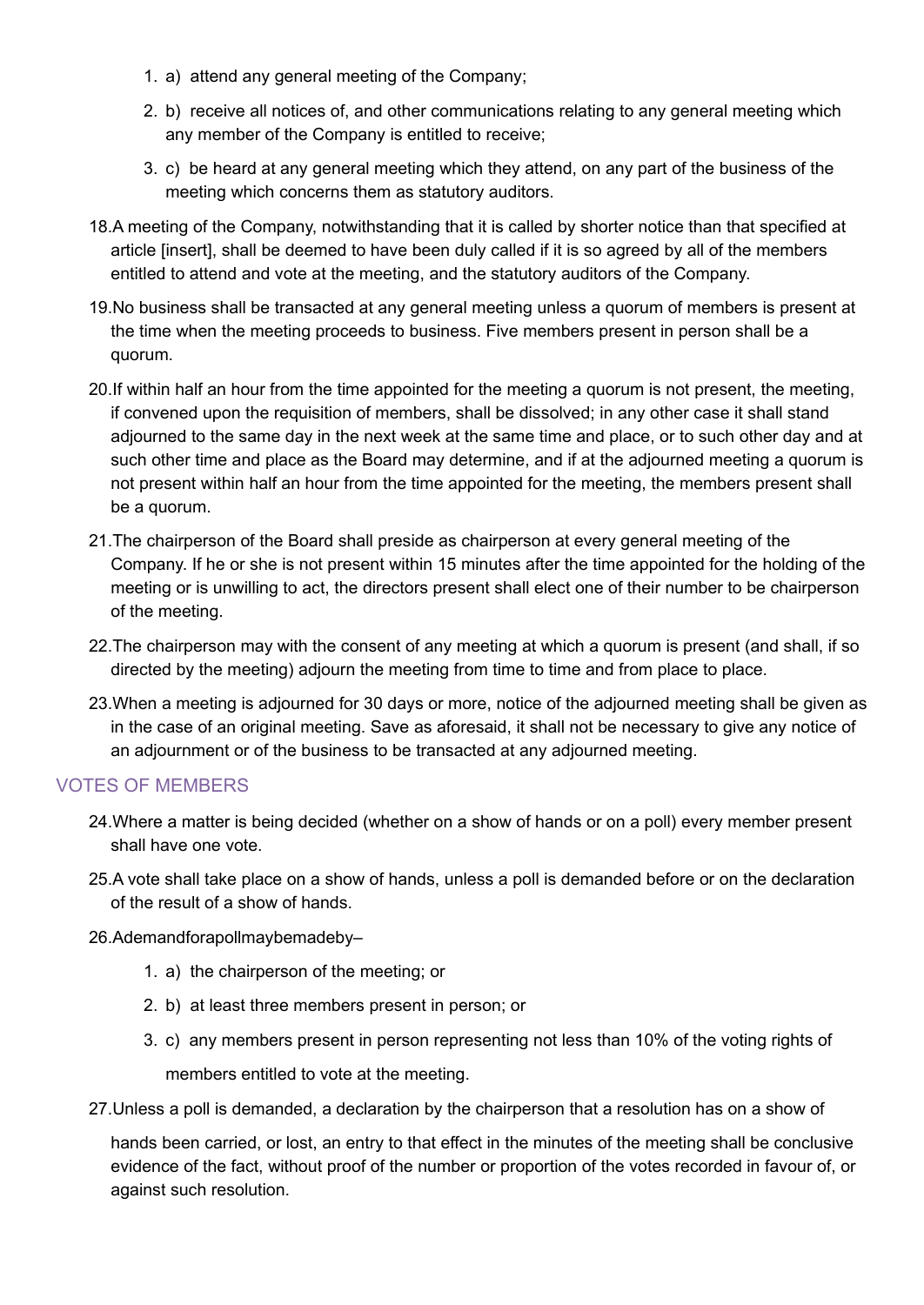- 28.If a poll is demanded it shall be taken in such manner as the chairperson directs and the result of the poll shall be deemed to be the resolution, in relation to the matter concerned, of the meeting at which the poll was demanded.
- 29.Where there is an equality of votes, whether on a show of hands or on a poll, the chairperson of the meeting shall be entitled to a second or casting vote.
- 30.No member shall be entitled to vote at a meeting of members of the Company if there are monies due and outstanding by such member to the Company.
- 31.No objection shall be raised to the qualification to vote of any voter except at the meeting at which the vote objected to is given or tendered, and every vote not disallowed at such meeting shall be valid for all purposes. Any such objection made in due time shall be referred to the chairperson of the meeting whose decision shall be final and conclusive.

#### RESOLUTIONS

- 32.Notwithstanding article 15, a special resolution may be proposed and passed as a special resolution at a meeting of which less than 21 days' notice has been given, if the conditions specified in section 191 of the Act are satisfied.
- 33.The terms of any resolution (whether special or otherwise) before a general meeting may be amended by ordinary resolution at the meeting, provided that the resolution, as amended, will still be such that adequate notice of the same can be deemed to have been duly given.
- 34.Subject to compliance with the conditions in section 193 of the Act, a resolution in writing signed by all the members for the time being entitled to attend and vote on such resolution at a general meeting shall be as valid and effective for all purposes as if the resolution had been passed at a general meeting of the Company duly convened and held, and if described as a special resolution shall be deemed to be a special resolution within the meaning of the Act.
- 35.When a resolution is passed at an adjourned general meeting, it will be treated as having been passed on the date of that meeting and not on any earlier date.

#### MINUTES OF GENERAL MEETINGS

- 36.The Company shall, as soon as may be after the holding of a meeting, cause minutes of the proceedings of the meeting and the terms of all resolutions to be entered in books kept for the purpose. All such books shall be kept in the same place.
- 37.Any minute referred to in article 36, if purporting to be signed by the chairperson of the meeting at which the proceedings were had, or the chairperson of the next succeeding meeting shall be evidence of what occurred at the meeting.

#### THE BOARD OF DIRECTORS

- 38.The Company shall have a minimum of five and a maximum of twelve directors. Within this range, the Board may from time to time by ordinary resolution increase or reduce the number of directors.
- 39.Vacancies for the position of director shall be filled by election at the annual general meeting of the Company.
- 40.No person shall be eligible for election as a director at a general meeting, unless not less than 3 nor more than 21 days before the day appointed for the meeting there shall have been left at the Registered Office –a) notice in writing signed by a member of the Company entitled to attend and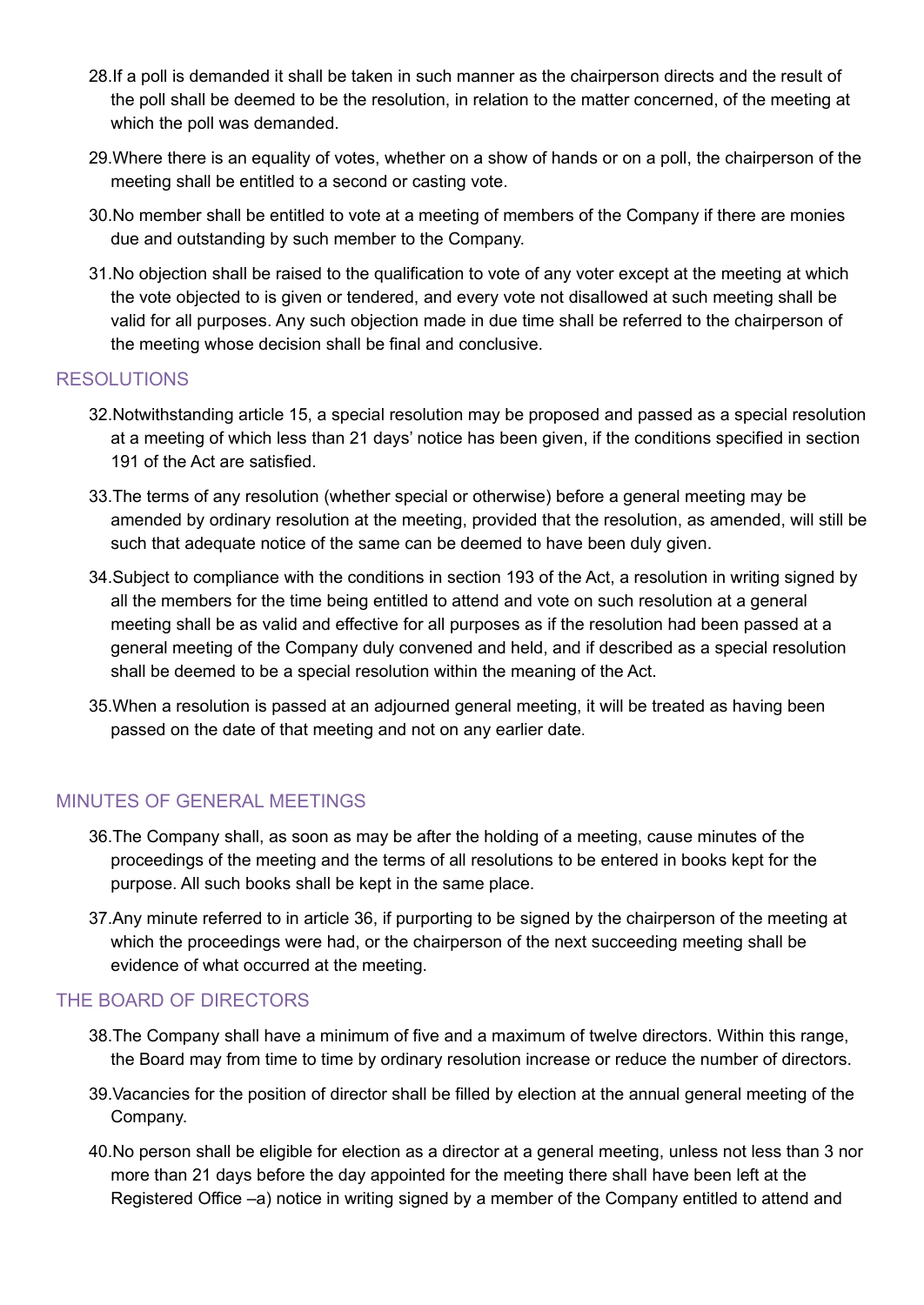vote at the meeting, of his or her intention to propose the person concerned for such election; and b) notice in writing signed by the person concerned of his or her willingness to be elected.

- 41.No person may be a director of the Company unless he or she has attained the age of 18 years.
- 42.Any purported appointment of a director without that person's consent shall be void.
- 43.At a general meeting of the Company, a motion for the appointment of two or more persons as directors by a single resolution shall not be made, unless a resolution that it shall be so made has first been agreed to by the meeting without any vote being given against it.
- 44.The Board shall have the power at any time and from time to time, to co-opt a person to be a director to fill a casual vacancy arising in the number of elected directors. Any director so appointed shall hold office only until the next annual general meeting and shall be eligible for election thereat.

#### ROTATION OF DIRECTORS

- 45.At the annual general meeting of the Company in each year, one-third of the directors for the time being, or, if their number is not 3 or a multiple of 3, then the number nearest one third shall retire from office.
- 46.The directors to retire in every year shall, subject to article 47, be those persons who have been longest in office since their last election but as between persons who became directors on the same day, those to retire shall (unless they agree otherwise among themselves) be determined by lot.

47. A retiring director shall be eligible for re-election for a further term or terms of office which, when aggregated with the terms already served, shall not exceed seven years, but not for any longer period. A "year" for this purpose shall mean the period from one annual general meeting of the Company to the next.

#### REMOVAL OF DIRECTORS

- 48.The Company may by ordinary resolution remove a director before the expiration of his or her period of office. Such a resolution shall not be effective unless the provisions of section 146 of the Act are observed.
- 49.A vacancy created by the removal of a director under this article may be filled at the meeting at which he or she is removed and, if not so filled, may be filled as a casual vacancy.

#### VACATION OF OFFICE

- 50. The office of director shall be vacated if the director:
	- a) is adjudicated bankrupt or, being a bankrupt, has not obtained a certificate of discharge in

the relevant jurisdiction; or

b) becomes or is deemed to be subject to a disqualification order within the meaning of

Chapter 4 of Part 14 of the Act; or

- c) the director resigns his or her office by notice in writing to the Company; or
- d) the health of the director is such that he or she can no longer be reasonably be regarded as

possessing an adequate decision-making capacity; or

- e) a declaration of restriction is made in relation to the director and the Board, at any time during the currency of the declaration, resolves that his or her office be vacated; or
- g) the director is sentenced to a term of imprisonment (including a term that is suspended)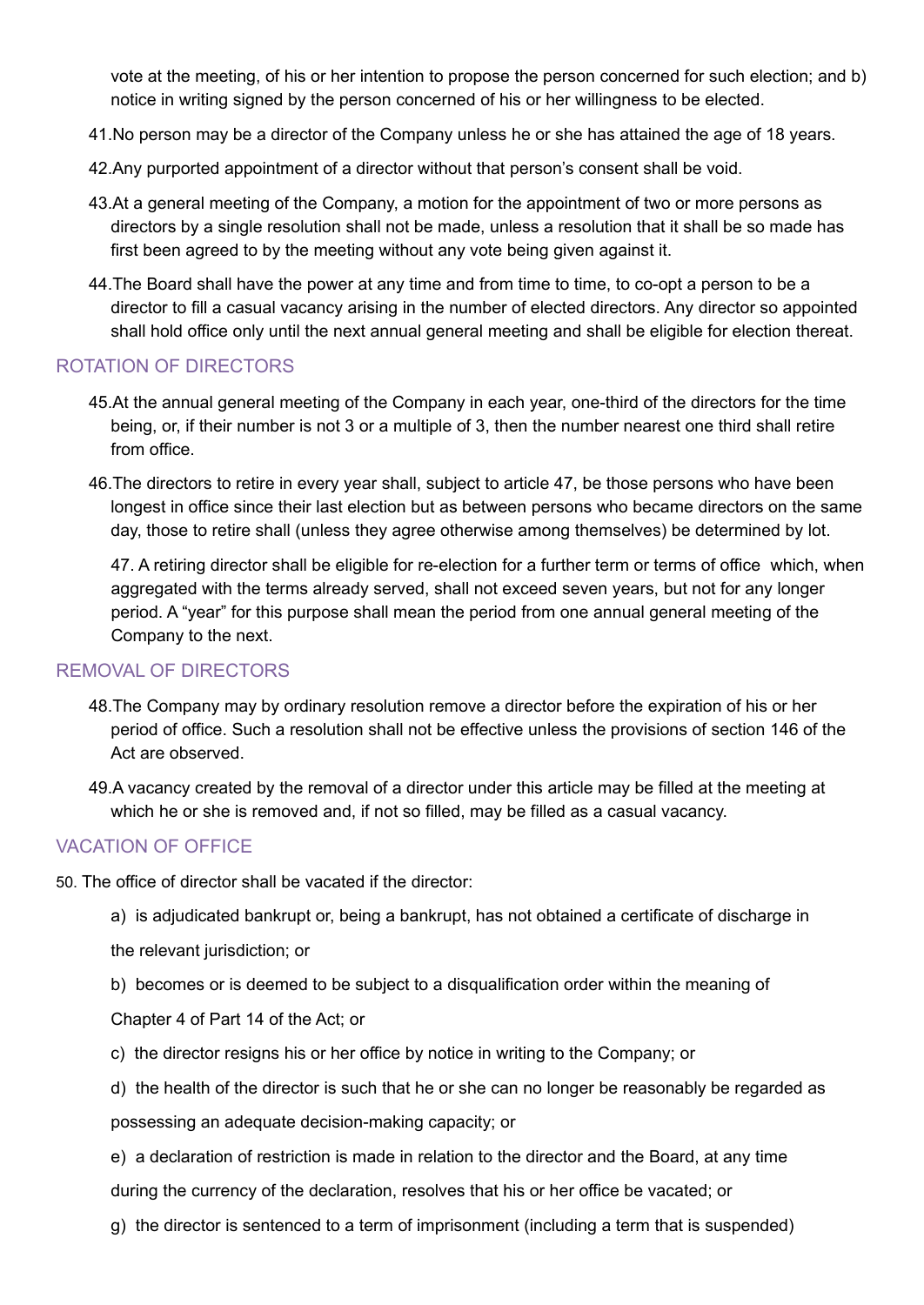following conviction of an indictable offence; or

- h) the director is absent from Board meetings held during a period of more than 6 months,
- without the permission of the directors.

## **SECRETARY**

- 51.The Company shall have a Secretary, who may be one of the directors.
- 52.The Secretary shall be appointed by the Board for such term, at such remuneration and upon such conditions as it may think fit; and any Secretary so appointed may be removed by it.
- 53.Without derogating from the applicable statutory and other legal duties, the duties of the Secretary shall be those delegated to the Secretary from time to time by the Board.
- 54.The directors shall ensure that the Secretary has the skills or resources necessary to discharge the statutory and other duties associated with the position, including to maintain (or to procure the maintenance of) the Company records (other than accounting records) required to be kept in relation to the Company.

# REGISTER OF DIRECTORS AND SECRETARIES

55. The Company shall keep a register of its directors and secretaries, and shall enter in the register the information specified in Section 149 of the Act.

## POWERS AND DUTIES OF DIRECTORS

- 56.The business of the Company shall be managed by the Board, which may exercise all such powers of the Company as are not by the Act or by these articles required to be exercised by the Company in general meeting, subject nevertheless to the provisions of the Act and of these articles and to such directions, being not inconsistent with the aforesaid provisions as may, by special resolution, be given by the Company in general meeting but no direction given by the Company in general meeting shall invalidate any prior act of the Board which would have been valid if that direction had not been given.
- 57.The Board may exercise all powers of the Company to borrow money and to mortgage or charge its undertaking, property and assets or any part thereof.
- 58.The Board may delegate any of its powers to such person or persons as it thinks fit, including committees; any such committee shall, in the exercise of the powers so delegated, conform to any regulations that may be imposed on it by the Board.
- 59.The Board may from time to time and at any time by power of attorney appoint any Company, firm or person or body of persons, to be the attorney or attorneys of the Company for such purposes and with such powers authorities and discretions (not exceeding its own powers) and for such period and subject to such conditions as the Board thinks fit, and any such powers of attorney may contain such provisions for the protection and convenience of persons dealing with any such attorney as the Board may think fit, and may also authorise any such attorney to delegate all or any of the powers, authorities and discretions vested in him or her.
- 60.All cheques and other negotiable instruments, and all receipts for monies paid to the Company shall be signed, drawn, accepted, endorsed or otherwise executed by such person or persons and in such manner as the Board shall from time to time determine.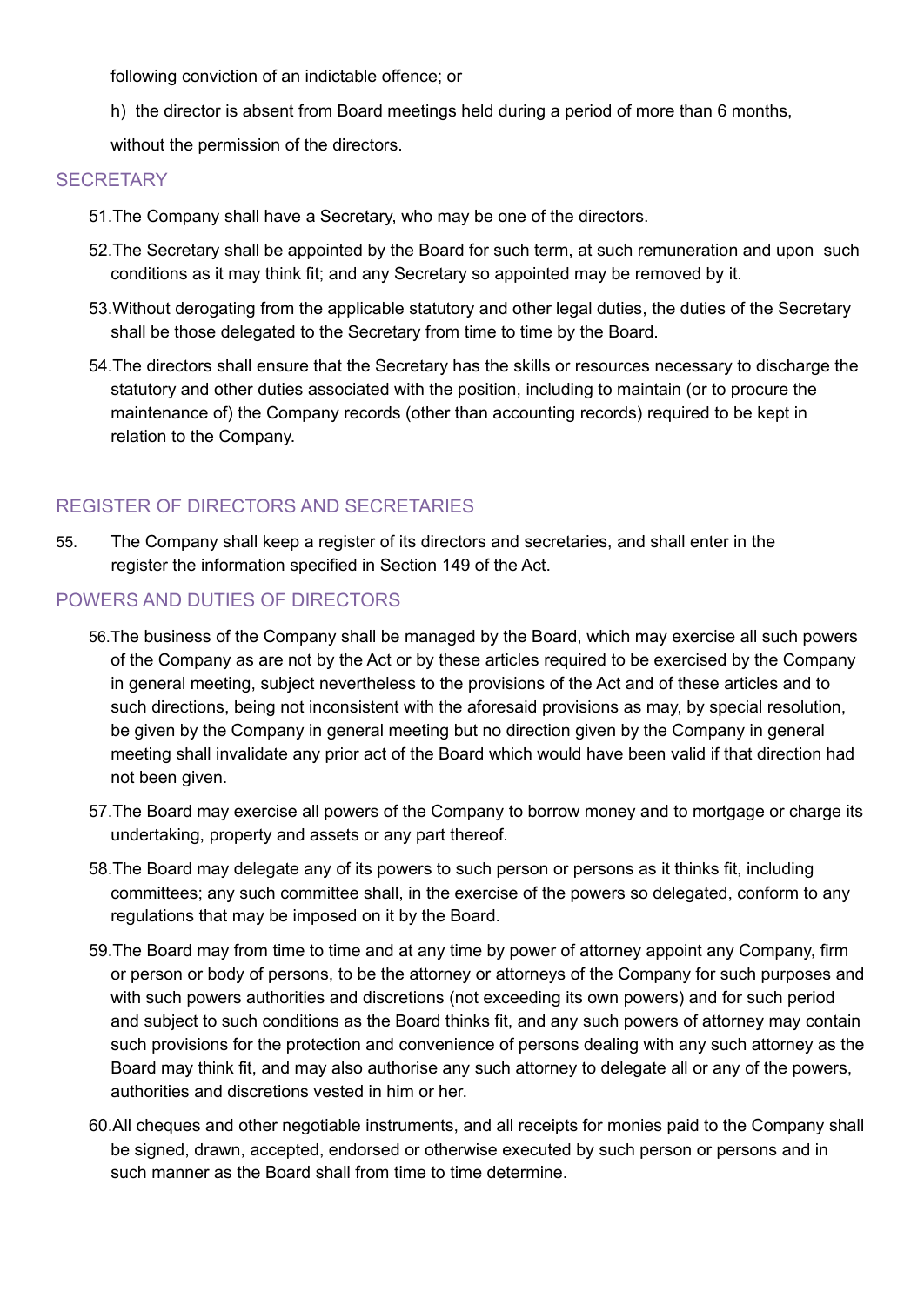## PROCEEDINGS OF DIRECTORS

- 61.The directors may meet together for the dispatch of business, adjourn and otherwise regulate their meetings as they think fit.
- 62.Questions arising at any meeting of the directors shall be decided by a majority of votes and where there is an equality of votes, the chairperson shall have a second or casting vote.
- 63.A director may, and the Secretary on the requisition of a director shall, at any time, summon a meeting of the directors.
- 64.The quorum necessary for the transaction of the business of the Board may be fixed by the directors and, unless so fixed, shall be one third of the number of directors plus one.
- 65.The directors may act notwithstanding any vacancy in their number but, if and so long as their number is reduced below the number fixed by or pursuant to these articles as the necessary quorum of directors, the continuing director or directors may act for the purpose of increasing the number of directors to that number of or summoning a general meeting of the Company, but for no other purpose.
- 66.The directors may elect a chairperson of the Board and determine the period for which he or she is to hold office, but if there is no such chairperson or, if at any meeting the chairperson is not present within 15 minutes after the time appointed for holding it, the directors present may choose one of their number to be chairperson of the meeting.
- 67.A poll demanded on the election of a chairman, or on an adjournment, shall be taken forthwith. A poll demanded on any other question shall be taken at such time as the chairman of the meeting directs, and any business other than that upon which a poll has been demanded may be proceeded with pending the taking of the poll.
- 68.The directors may establish one or more committees consisting of members of the Board. A committee so established may elect a chairperson of its meetings; if no such chairperson is elected or, if at any meeting the chairman is not present within 15 minutes after the time appointed for holding it, the members of the committee present may choose one of their number to be chairperson of the meeting.
- 69.A committee may meet and adjourn as it thinks proper. Questions arising at a committee meeting shall be determined by a majority of votes of the members present, and when there is an equality of votes, the chairman shall have a second or casting vote.
- 70.A resolution in writing signed by all of the directors of the Company, or by all of the members of a committee of them, and who are for the time being entitled to receive notice of a meeting of the directors, or, as the case may be, of such a committee, shall be as valid as if it had been passed at a meeting of the directors or such a committee duly convened and held.
- 71.A meeting of the directors or of a committee referred to in article 67 may consist of a conference between some or all of the directors or, as the case may be, members of the committee, who are not all in one place but each of whom is able (directly or by means of telephonic, video or other electronic communication) to speak to each of the others and to be heard by each of the others. Such a meeting shall be deemed to take place where the chairperson of the meeting then is.
- 72.All acts done by any meeting of the board or by any person acting as a director shall, notwithstanding that it be afterwards discovered that there was some defect in the appointment of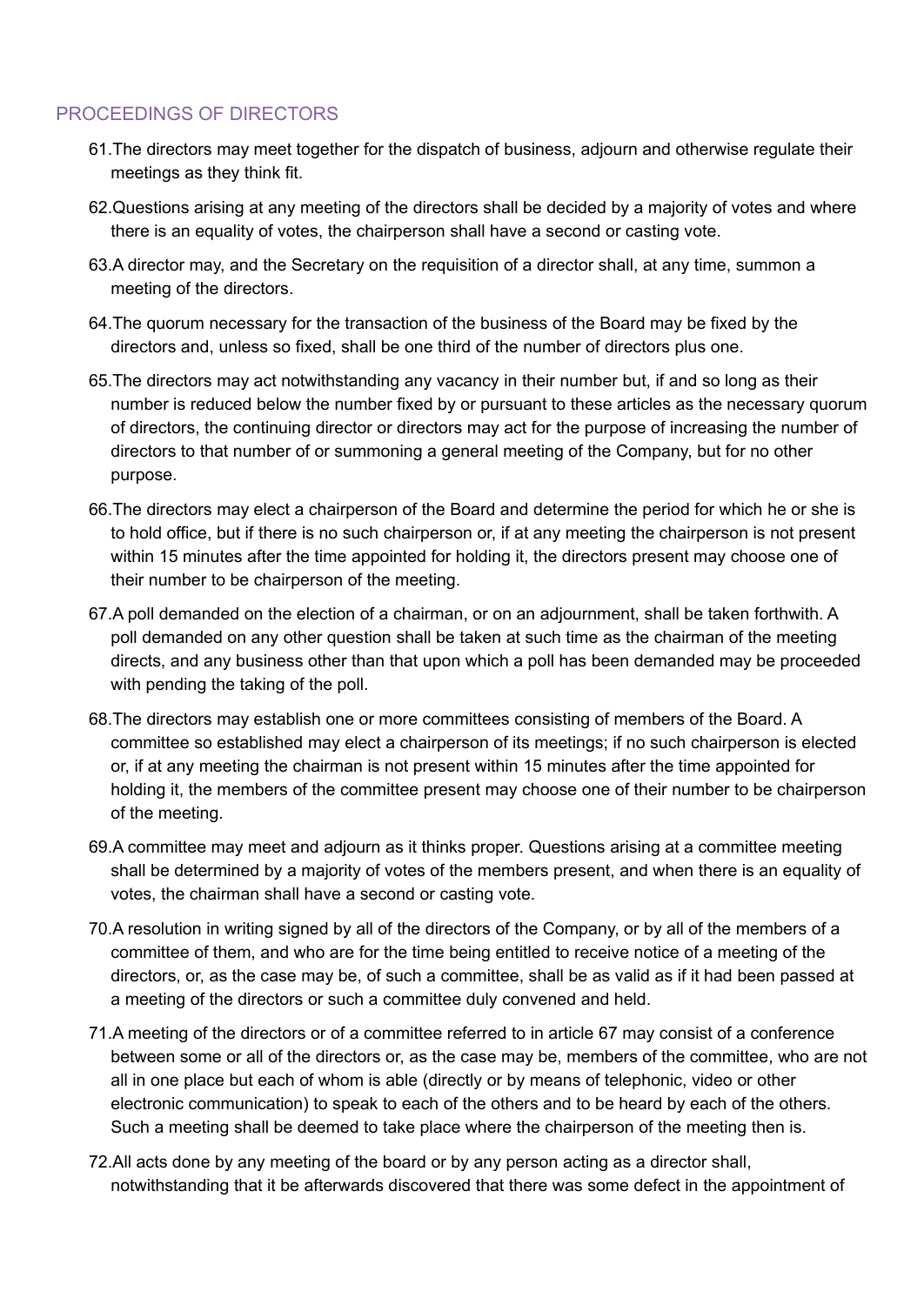any such person acting as aforesaid, or that he or any of the board was disqualified, be as valid as if every such person had been duly appointed.

# CONFLICT OF INTEREST

73. A director may not vote in respect of any contract, appointment, or arrangement in which he or she is interested and he or she shall not be counted in the quorum present at a meeting at which the matter is considered.

- 74.A director who is in any way, directly or indirectly, interested in a contract or proposed contract with the Company shall declare the nature of his or her interest at the Board meeting at which the question of entering into the contract is first raised, or at the next meeting held after he or she became so interested.
- 75.A copy of every declaration shall, within 3 days of making it, be entered into the register of disclosable interests maintained by the Company.

#### MINUTES OF MEETINGS

- 76.The Company shall cause minutes to be entered in books kept for that purpose of
	- 1. a) all appointments of officers made by the directors;
	- 2. b) the names of the directors present at each meeting of its directors and of any committee of the directors;
	- 3. c) all resolutions and proceedings at all meetings of its directors and of committees of directors.
- 77.Such minutes shall be entered in the foregoing books as soon as may be after the appointment concerned is made, the meeting concerned has been held or the resolution concerned has been passed.
- 78.Any such minute, if purporting to be signed by the chairperson of the meeting at which the proceedings were had, or by the chairperson of the next succeeding meeting, shall be evidence of the proceedings.
- 79.Where minutes have been made in accordance with articles 74 to 76 inclusive, then, until the contrary is proved
	- 1. a) the meeting shall be deemed to have been duly held and convened;
	- 2. b) all proceedings had at the meeting shall be deemed to have been duly had; and
	- 3. c) all appointments of officers made by its directors at the meeting shall be deemed to be valid.

## AUDIT COMMITTEE

80.The Board may establish an audit committee, constituted as it shall think fit.

- 81.The responsibilities of an audit committee shall include:
	- a) The monitoring of the financial reporting process;
	- b) The monitoring of the effectiveness of the Company's systems of internal control, internal audit and risk management;
	- c) The monitoring of the statutory audit of the Company's financial statements;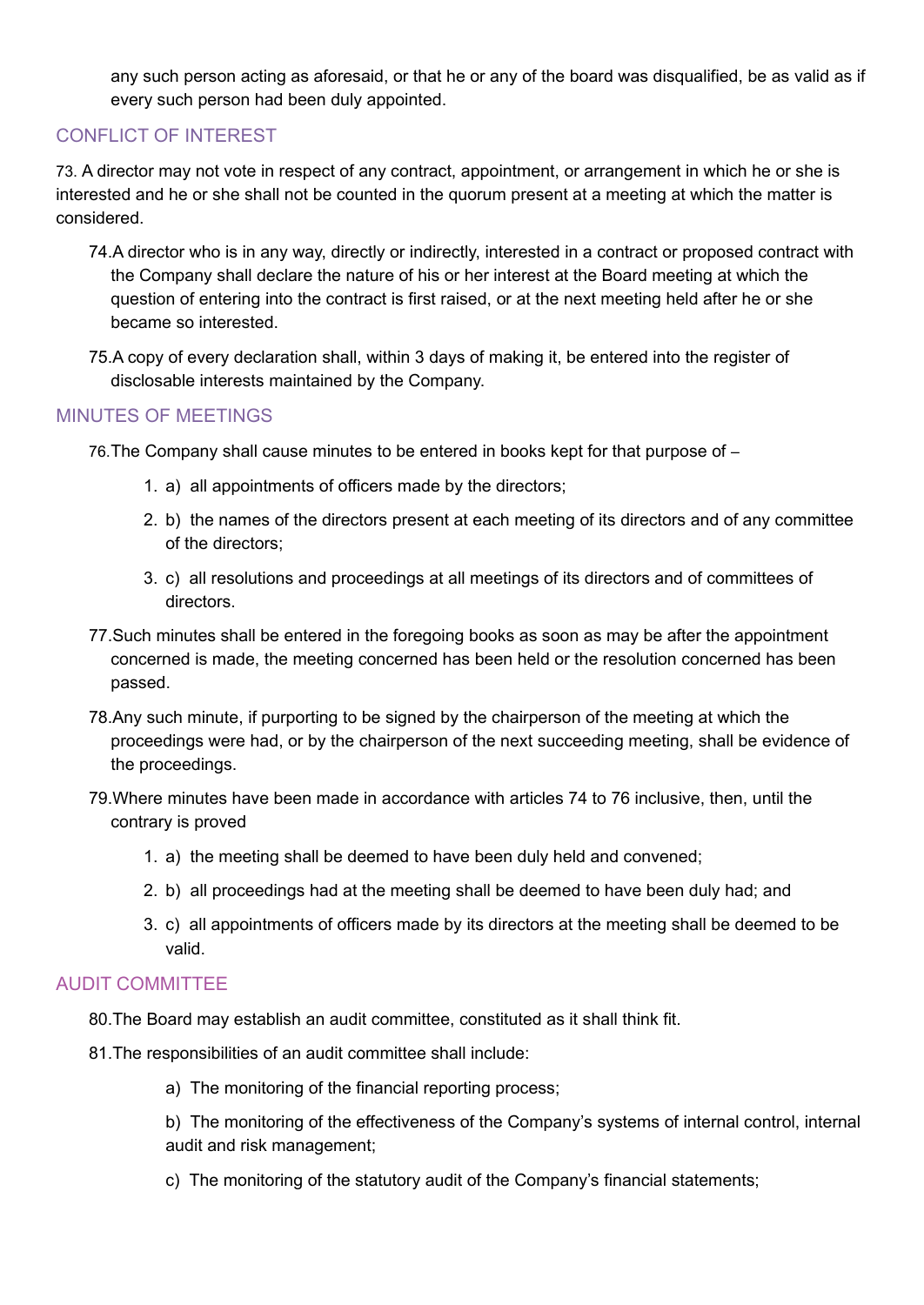- d) The review and monitoring of the independence of the statutory auditors and the provision of additional services to the Company.
- 82.If an audit committee is established, any proposal of the Board with respect to the appointment of statutory auditors to the Company shall be based on a recommendation made to the Board by the audit committee.

# REMUNERATION OF DIRECTORS

- 83.Directors shall not be remunerated for acting as such. A director may however be remunerated for other services rendered to the Company, provided the conditions of Section 89 of the Charities Act 2009 are fulfilled.
- 84.Subject to compliance with any rules or protocols laid down by the Board, directors may be paid all travelling, hotel and other expenses properly incurred by them in attending and returning from meetings of the Board, any committee established by the Board, general meetings of the company, or otherwise incurred in connection with attending to the business of the Company.

# USE OF COMPANY PROPERTY BY DIRECTORS

85. No director shall use Company property for his or her own use or benefit SAVE HOWEVER that de minimis use of Company property may be made by a director for the exclusive purpose of carrying out his or her duties as a director, when such use is sanctioned at a meeting of the Board.

# POWER OF DIRECTOR TO ACT IN A PROFESSIONAL CAPACITY FOR THE COMPANY

86. Any director may act by himself or herself, or his or her firm, in a professional capacity for the Company, and, subject to compliance with the conditions of Section 89 of the Charities Act 2009, shall be entitled to remuneration for professional services rendered, as if he or she were not a director.

# ACCOUNTS

87. The Company shall keep or cause to be kept adequate accounting records in accordance with Chapter 2 of Part 6 of the Act.

88. The accounting records shall be kept on a continuous basis and shall be sufficient to explain the Company's transactions and facilitate the preparation of financial statements that give a true and fair view of the assets, liabilities, financial position and profit or loss of the Company.

89. The accounting records shall include:

- 1. a) entries from day to day of all monies received and expended by the Company;
- 2. b) a record of the assets and liabilities of the Company;
- 3. c) a record of all transactions whereby goods are purchased and sold;
- 4. d) a record of all transactions whereby services are provided or purchased by the Company.

90. The Company's financial records shall be kept at the Registered Office or at such other place as the Board shall direct.

91. The Board shall from time to time determine whether and to what extent and at what times and places and under what conditions or regulations the financial statements and accounting records of the Company shall be open to inspection of its members, not being directors of the Company.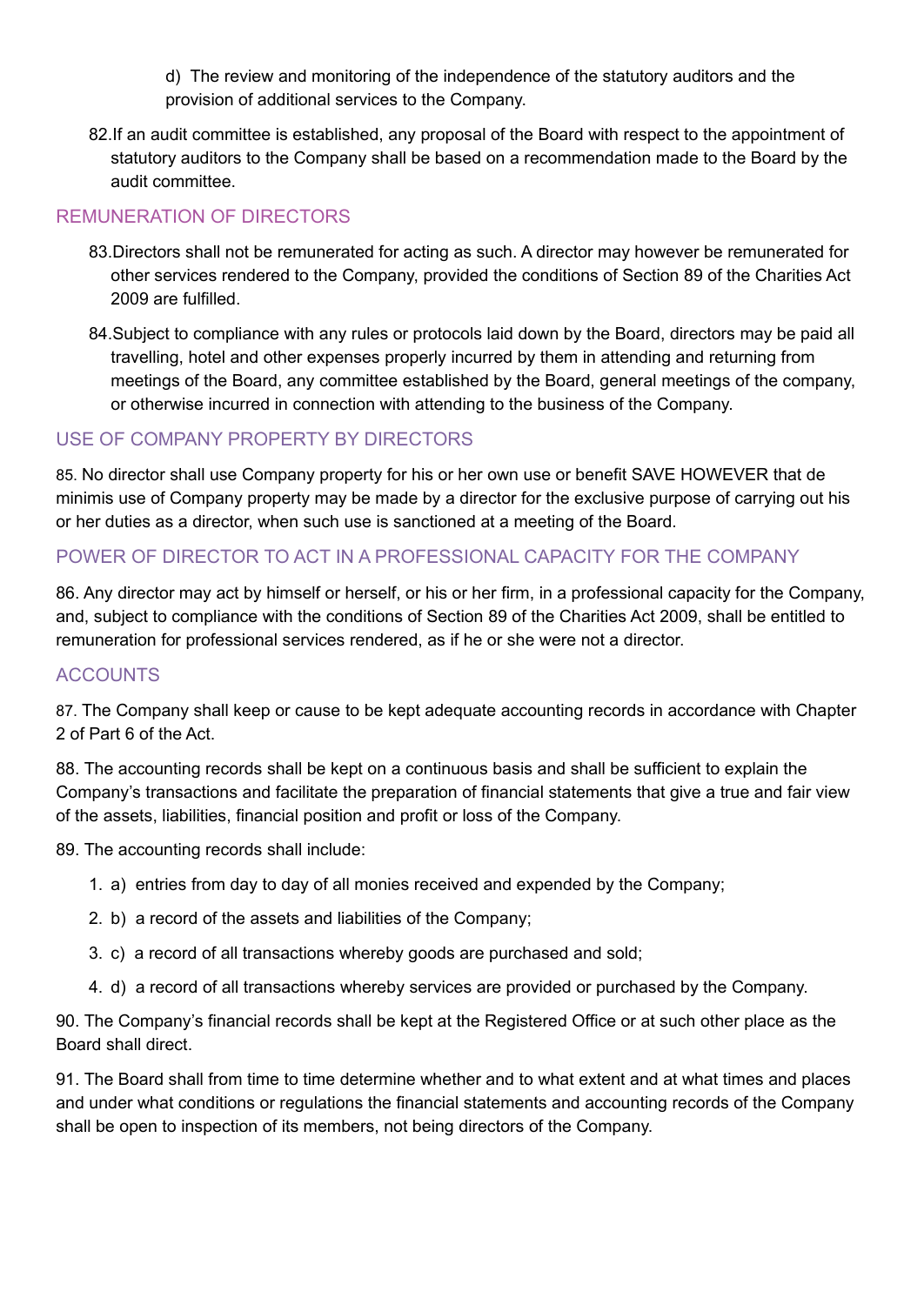92. The Board shall from time to time in accordance with the provisions of Part 6 of the Act cause to be prepared and to be laid before the annual general meeting of the Company such financial statements and reports of the directors and statutory auditors as are required by those provisions to be laid before the annual general meeting

## AUDIT

- 93.**T**he directors of the Company shall arrange for the statutory financial statements of the Company for a financial year to be audited by statutory auditors unless the Company is entitled to, and chooses to avail itself of, the audit exemption.
- 94.One or more statutory auditors shall be appointed in accordance with Section 380 to 385 of the Act for each financial year of the Company.

## **SEAL**

- 95.The Company shall have a common seal that states the Company's name in legible characters.
- 96.The seal shall be used only on the authority of the Board, and every instrument to which the seal shall be affixed shall be signed by a director and shall be countersigned by the Secretary or by a second director or by some other person appointed by the Board for the purpose.

## **NOTICES**

- 97.A notice convening a general meeting shall be delivered by the Company to every person entitled to attend the same by hand/courier, by sending it by post to him or her to his or her registered address, or, in the event that the intended recipient has authorised it in writing, by fax or e-mail to the fax number or e-mail address provided by the intended recipient.
- 98.A notice of any other description, including a notice convening a Board meeting may be delivered by hand/courier, by ordinary pre-paid post, by fax or by e-mail.
- 99.Where a notice is sent by post, service of the notice shall be deemed to be effected by properly addressing, prepaying and posting a letter containing the notice, and to have been received at the expiration of 24 hours after the letter containing the same is posted. Where a notice is served by fax or e-mail, the service shall be deemed to have been effected at the expiration of 24 hours after the fax or e-mail has been sent, unless there is a notified failure or error in delivery in that period.
- 100.The accidental omission to give notice of any meeting convened pursuant to these articles, or the non-receipt of such notice by any person entitled to receive notice shall not invalidate the proceedings at that meeting.
- 101.Notice of every general meeting shall be given in the manner herein before authorised to: every member, every director, the Secretary and the statutory auditor for the time being of the Company.

#### **INDEMNITY**

102. The Company indemnifies each officer of the Company against any liability incurred in relation the Company, to the extent permitted by Section 235 the Act.

#### **INSURANCE**

103. The Company may discharge the cost of Directors' and Officers' insurance for its officers, on such terms as the Board shall decide.